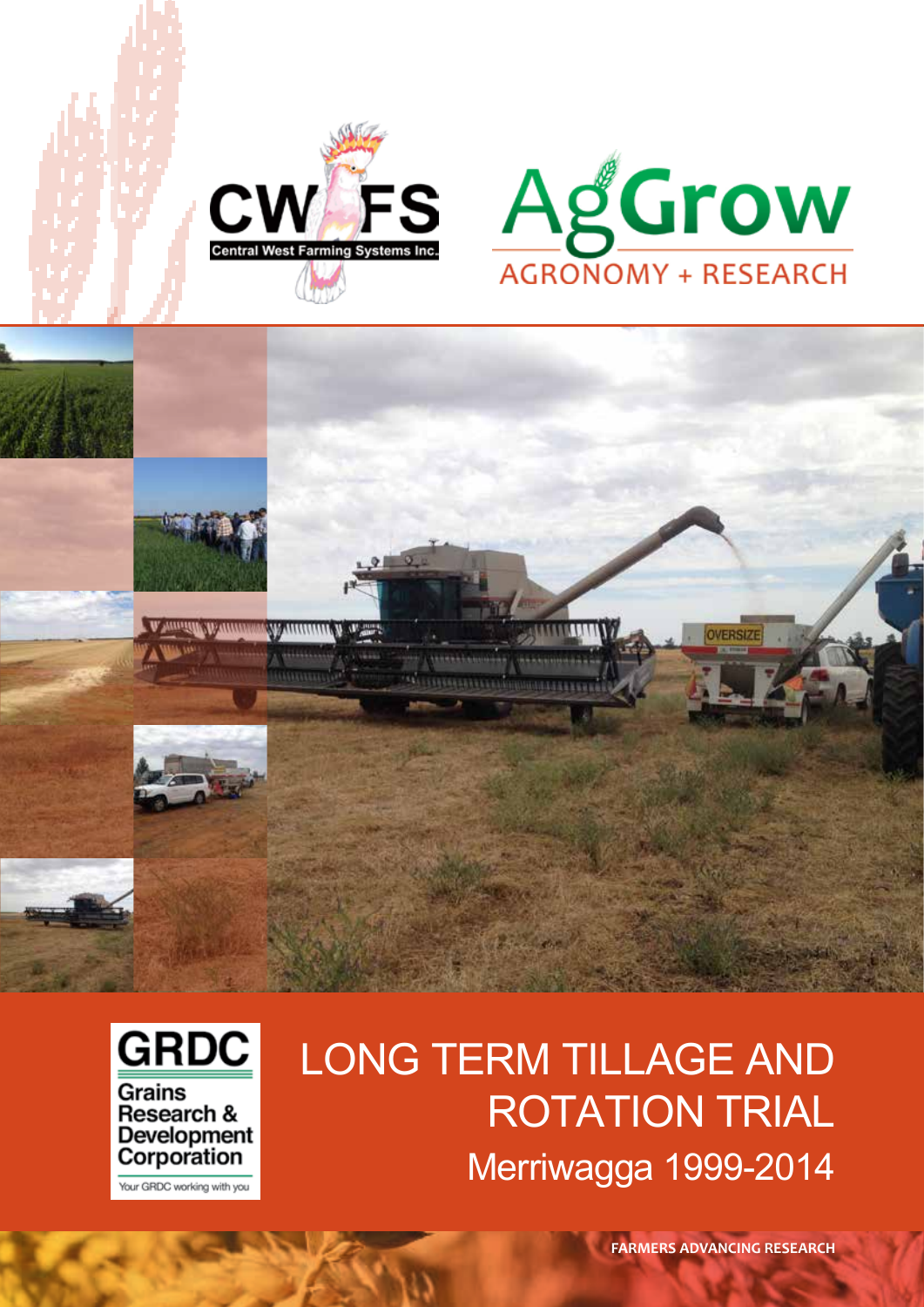## LONG TERM TILLAGE & ROTATION TRIAL

## key points

\* No till treatments have been higher yielding and more profitable in continuous cropping rotations. Cultivation has increased yield and profit in 18 month fallow rotations.

\* Two cereals followed by a break crop of either fieldpeas or canola no till has been the most profitable rotation. Interestingly 16 years continuous wheat has not been too far behind.

\*Weed spectrum and numbers have changed dramatically within rotations and tillage methods. Interestingly no till treatments have hosted less weeds than cultivated treatments.

\*One year of no pre emergent herbicide has taken the trial back 6 years and allowed large numbers of ryegrass to again become established and set seed.

## **BACKGROUND**

The Merriwagga tillage and rotation trial was established in 1999 aimed at comparing no till farming techniques against conventional farming methods over 5 different cropping rotations.

This trial has been managed by local growers and NSW DPI district agronomists Myles Parker and Barry Haskins, and is now managed by Ag Grow Agronomy and research on behalf of Merriwagga growers and our research partner Central West Farming Systems Inc.

During this time this trial has hosted thousands of farmers from across Australia and even the world in a practical learning environment where differences in farming systems can be visually experienced and discussed.

## **TRIAL DETAILS**

The trial is situated approximately 10km west of Merriwagga NSW. Soils are red sandy loams with an underlying calcareous subsoil. They are typically low in organic carbon, pH 5.5-6.5 and have a tendancy to erode with wind and water.

Each plot is 1ha in size, and each treatment is

replicated 3 times. This adds to a total of 30ha.

## Tillage teatments

No-till

- all weed control by herbicides or narrow windrow burning
- sown with NDF single disc seeder
- stubble retained where possible

**Conventional** 

- weed control both by herbicides and cultivation
- sown with NDF single disc seeder
- stubble incorporated.

#### **Rotations**

Continuous wheat

Rotation 1 and 2 - Two cereals followed by a break crop such as peas or canola.

Wheat - Fallow - Wheat

Wheat - Ley - Fallow - Wheat (note this rotation has simply been Wheat - Fallow - Wheat since 2005, and alternates with the above wheat - fallow - wheat rotation.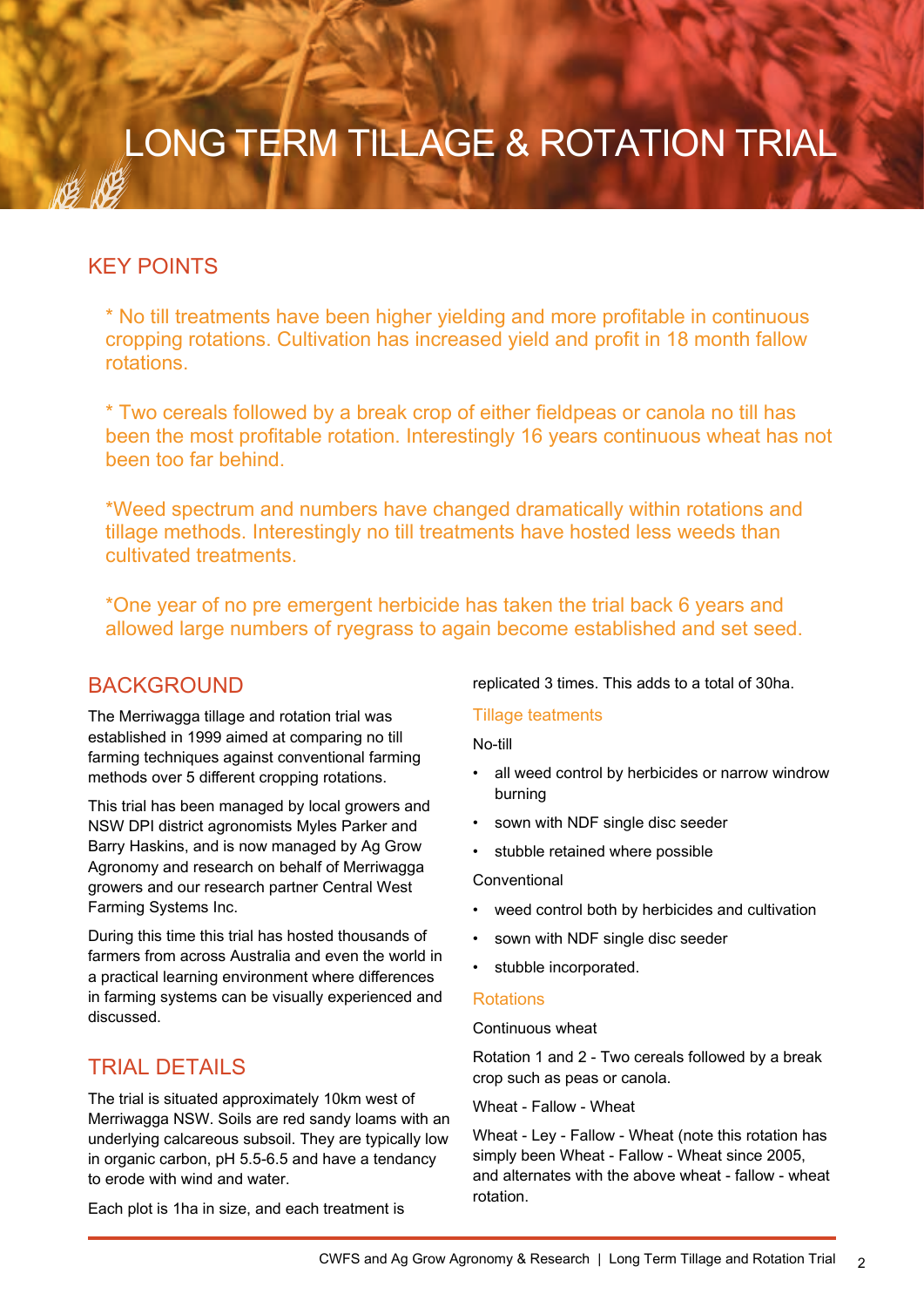## Table 1: Rotational history since 2010.

| <b>Treatment</b>         | <b>Tillage</b> | Rotation      |        |               |        |              |  |
|--------------------------|----------------|---------------|--------|---------------|--------|--------------|--|
|                          |                | 2010          | 2011   | 2012          | 2013   | 2014         |  |
| wheat/ley /fallow /wheat | conventional   | <b>Fallow</b> | Wheat  | <b>Fallow</b> | Wheat  | Fallow       |  |
|                          | no till        | <b>Fallow</b> | Wheat  | Fallow        | Wheat  | Fallow       |  |
| rotational continuous 1  | conventional   | Wheat         | Canola | Wheat         | Wheat  | Lupins       |  |
|                          | no till        | Wheat         | Canola | Wheat         | Wheat  | Lupins       |  |
| rotational continuous 2  | conventional   | Wheat         | Wheat  | <b>Canola</b> | Wheat  | Wheat        |  |
|                          | no till        | <b>Wheat</b>  | Wheat  | <b>Canola</b> | Wheat  | Wheat        |  |
| wheat/fallow/wheat       | conventional   | Wheat         | Fallow | Wheat         | Fallow | Wheat        |  |
|                          | no till        | Wheat         | Fallow | Wheat         | Fallow | <b>Wheat</b> |  |
| continuous wheat         | no till        | Wheat         | Wheat  | Wheat         | Wheat  | Wheat        |  |
|                          | conventional   | <b>Wheat</b>  | Wheat  | Wheat         | Wheat  | Wheat        |  |

## Figure1: An aerial image of the trial showing the layout of the trial and various rotations.

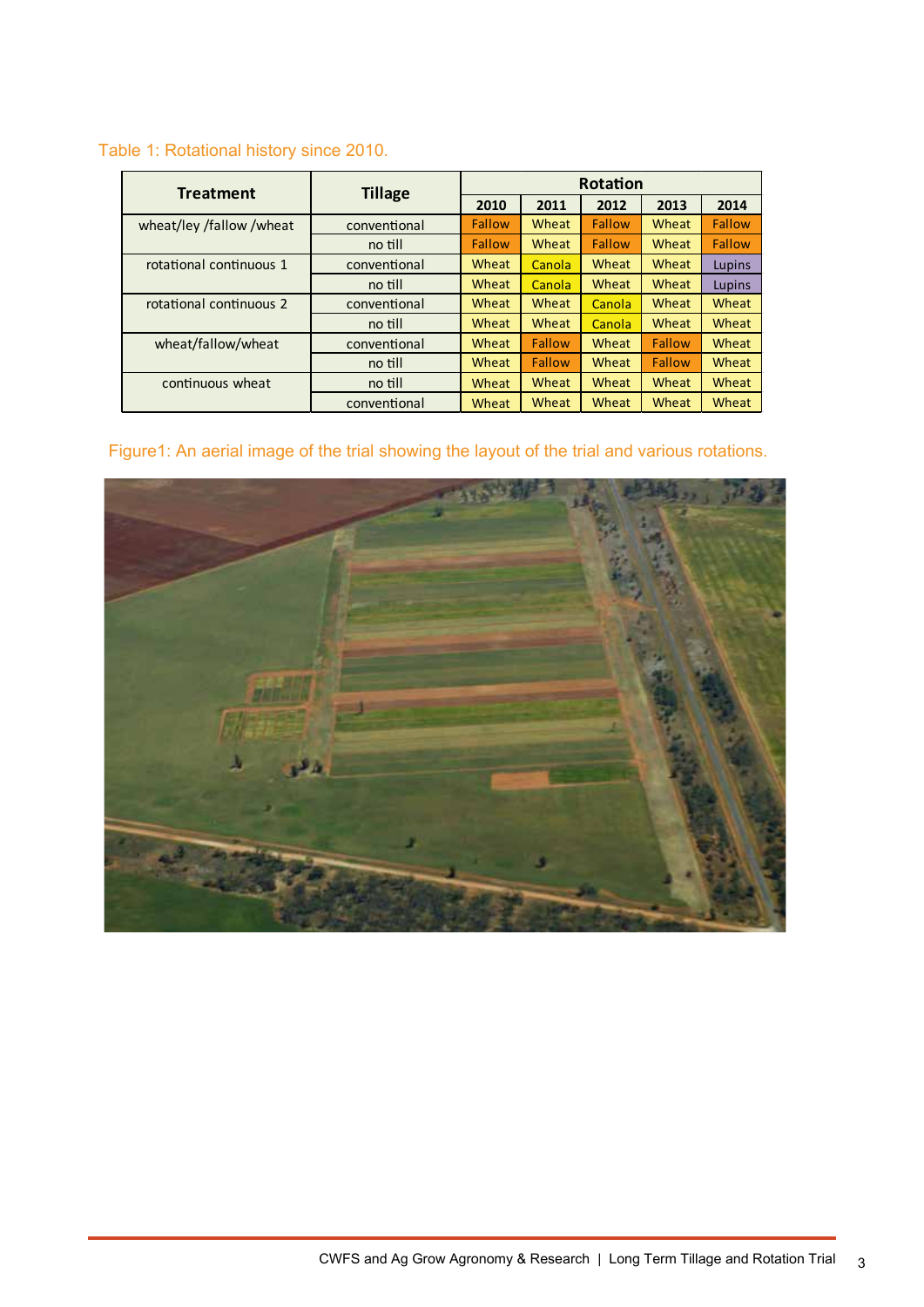## results and discussion

There are many measurements and experiences from this trial. This report will briefly focus on the key outcomes being economic comparisons, nutrition and weeds. There has also been some interesting research on root diseases however this information is not reported in this document.

## Economic comparisons

After 16 years there are some very clear trends that have emerged. It is important to note that all costs are calculated at locally validated contract rates. This is very different to the costs a typical farmer would apply, but it allows a very good comparison of the real costs associated with each farming system.

a) No till farming methods have maintained or increased yield in continuous cropping rotations. This is not the case when a fallow is included in the rotation, and in this case cultivation has increased yields in most but not all seasons.

b) When using contract rates, growing crops with no till farming techniques has been on average 15% cheaper than when cultivation is used.

c) The most profitable rotation has been two cereals followed by a break crop of either peas, lupins or canola under a no till system. Interestingly a continuous wheat rotation no till is a close second. Agronomically the continuous wheat rotation has higher risks of crop failure due to higher weed numbers, lower nutrition and subsoil moisture reserves and higher presence of root diseases. This trial has proven however that in this environment this rotation has still performed exceptionally well.

Figure 2: Yield, protein, costs and profit for each Treatment in 2014. Note WLFW was in fallow, hence no yield reported.

|                         |              | Yield (kg/ha) | Protein (%) | Costs (\$/ha) | Profit (\$/ha) |
|-------------------------|--------------|---------------|-------------|---------------|----------------|
| <b>Continuous wheat</b> | conventional | 1458          | 8.1         | \$267.00      | \$90.31        |
|                         | no till      | 1356          | 8.2         | \$222.00      | \$110.10       |
| <b>Rotation 1</b>       | conventional | 657           |             | \$256.00      | \$39.50        |
|                         | no till      | 580           |             | \$211.00      | \$50.00        |
| <b>Rotation 2</b>       | conventional | 1490          | 8.6         | \$267.00      | \$98.03        |
|                         | no till      | 1540          | 8.7         | \$222.00      | \$155.38       |
| <b>WFW</b>              | conventional | 2089          | 9.7         | \$346.72      | \$268.61       |
|                         | no till      | 2583          | 9.8         | \$269.30      | \$363.09       |
| <b>WLFW</b>             | conventional |               |             | \$78.00       | $-578.00$      |
|                         | no till      |               |             | \$78.00       | $-578.00$      |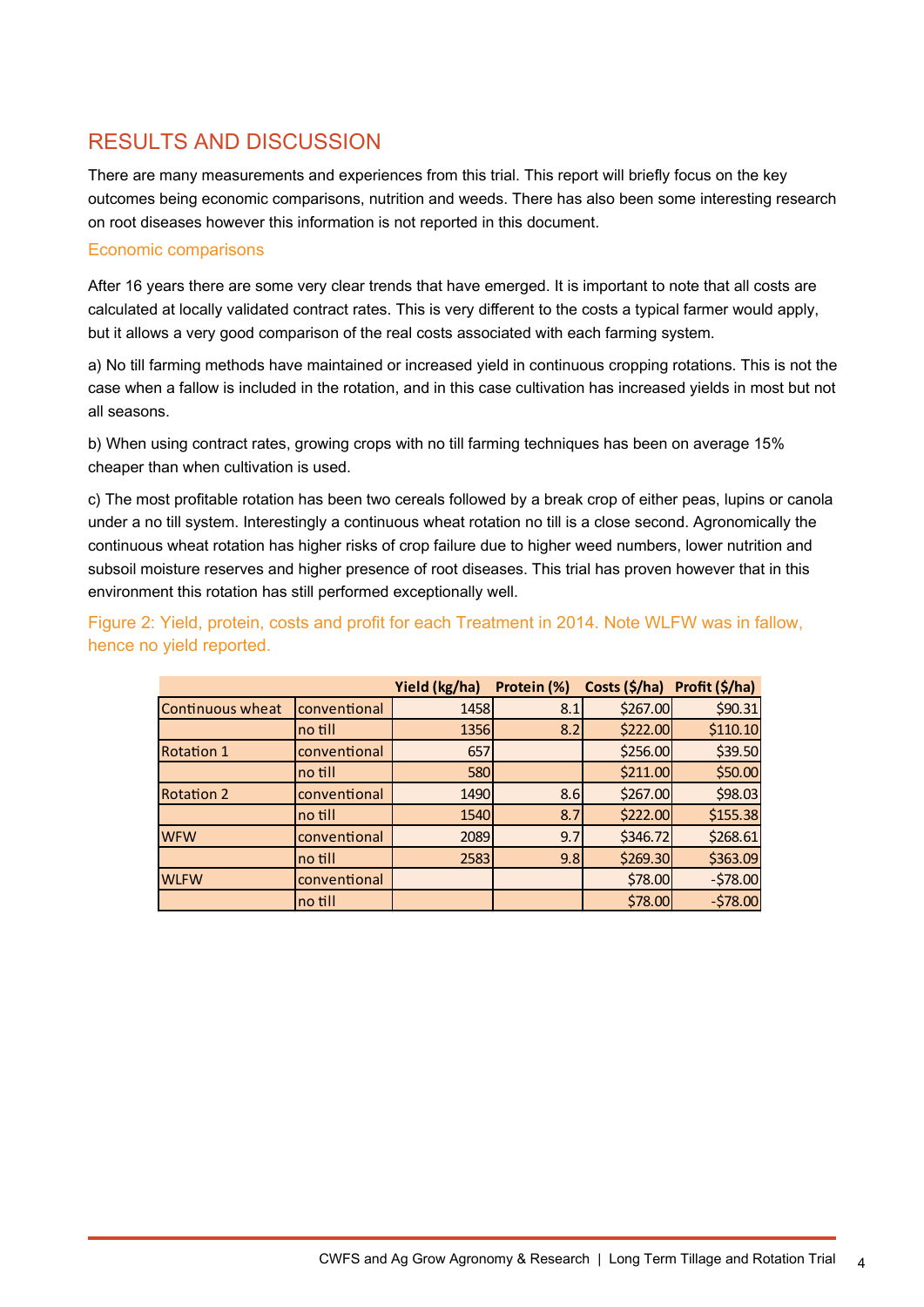

## Figure 3: Long term (1999-2014) gross margins for each treatment.

## **Nutrition**

Variation in soil nutrition between no till and cultivated treatments has not been proven. There has however been consistent differences between rotations. In general rotations with a fallow and/or peas have measured significantly higher soil nitrogen status. This is to be expected.

Another interesting trend has been the steady increase in soil colwell phosphorous. This may be due to the fact that during the drought we were adding more phosphorous than we were taking out. This has not been the case since 2010 and yet the trend of inceasing soil phosphorous has continued.

## Figure 4: Soil P Curves of each treatment from 2003 to 2014.



**Merriwagga CWFS site P levels 2003-2014**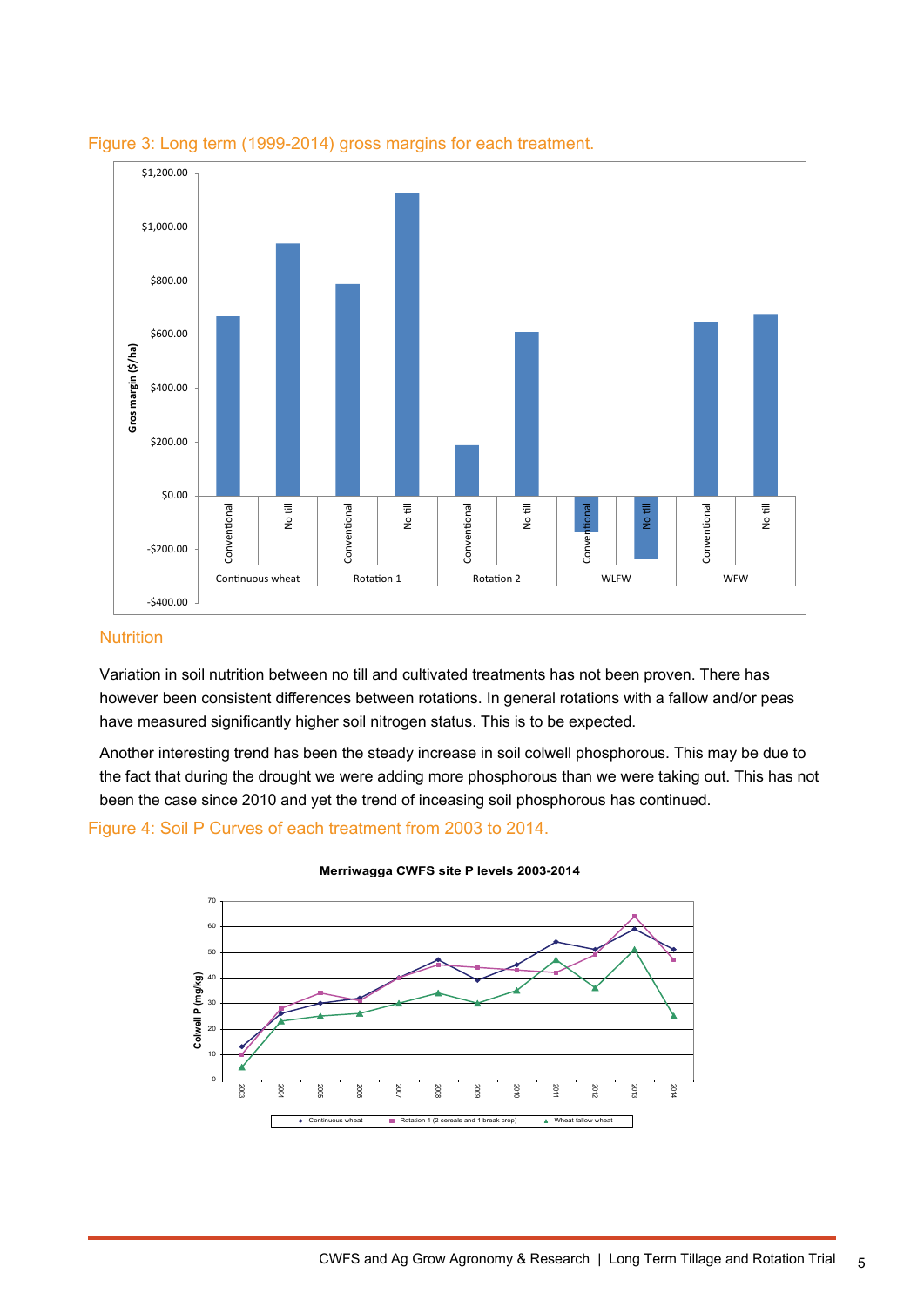## **Weeds**

Differences in weed numbers and weed spectrum have been measured in this trial between rotations and tillage.

In general, no till rotations have hosted less weeds than cultivated rotations. This is thought to be as a result of better herbicide efficacy in no till systems with pre emergent herbicides and also the increased weed persistence through seed burial in cultivated systems.

This trend has been measured through the life of the trial, and has been more noticable in the last 6 years.

It has also been noted that no till tends to favour shallow germinating weeds such as ryegrass, whilst cultivated systems favour weeds such as fumitory, mustards, wild oats etc that like soil stimulation or seed burial for germination.

As expected, rotations with fallows tend to be the cleanest for weeds. Rotations with fieldpeas and lupins often host higher levels of fumitory, a major weed in this trial. Continuous wheat rotations were at a stage where ryegrass was outcompeting the crop by 2007, however well planned pre emergent herbicide strategies reduced ryegrass levels where they were not that different to other rotations, until 2014.

In 2014, the trial was sown without a pre emergent herbicide. This was done for research purposes and was a major mistake, as even though the trial had been clean for atleast 4-5 years, the seed bank was still obviously high enough to create a massive growth of weeds, in particular ryegrass. No post emergent herbicide options work at this site for ryegrass.

Figure 5: Weed counts for each treatment measured before post emergent herbicides were applied in 2014, and a final score of ryegrass weediness at the end of the season.

|                   |              | Average Weeds per treatment (weeds/m2) June 6th | <b>Ryegrass score at</b>           |        |      |               |              |                   |
|-------------------|--------------|-------------------------------------------------|------------------------------------|--------|------|---------------|--------------|-------------------|
|                   |              |                                                 |                                    |        |      |               |              | end of season (0- |
|                   |              | <b>Ryegrass</b>                                 | <b>Black Oats Fumitory Mustard</b> |        |      | <b>Turnip</b> | <b>Other</b> | 10. $0 = clean$ ) |
| <b>WLFW</b>       | conventional | 0.00                                            | 0.00 <sub>l</sub>                  | 2.67   | 0.33 | 0.00          | 5.00         | 0. <sub>C</sub>   |
|                   | no till      | 0.00                                            | 0.00 <sub>l</sub>                  |        |      |               |              | 0.0               |
| Rotation 1        | conventional | 4.67                                            | 3.00 <sub>l</sub>                  | 3.67   | 0.00 | 0.33          | 3.67         | 1.3               |
|                   | no till      | 3.33                                            | 0.67                               | 9.67   | 0.00 | 0.33          | 1.00         | 0.0               |
| <b>Rotation 2</b> | conventional | 27.00                                           | 12.67                              | 6.67   | 0.00 | 1.33          | 4.33         | 8.0               |
|                   | no till      | 0.00                                            | 0.00                               | 155.33 | 0.00 | 1.67          | 1.67         | 4.3               |
| <b>WFW</b>        | conventional | 2.67                                            | 2.00                               | 0.33   | 1.33 | 8.00          | 0.67         | 3.7               |
|                   | no till      | 0.00                                            | 0.33                               | 1.00   | 0.33 | 4.67          | 4.33         | 0.3               |
|                   | conventional | 6.67                                            | 1.33                               | 4.00   | 0.00 | 0.33          | 2.67         | 5.3               |
| Continuous wheat  | no till      | 6.67                                            | 3.00                               | 16.33  | 0.33 | 1.33          | 7.67         | 6.0               |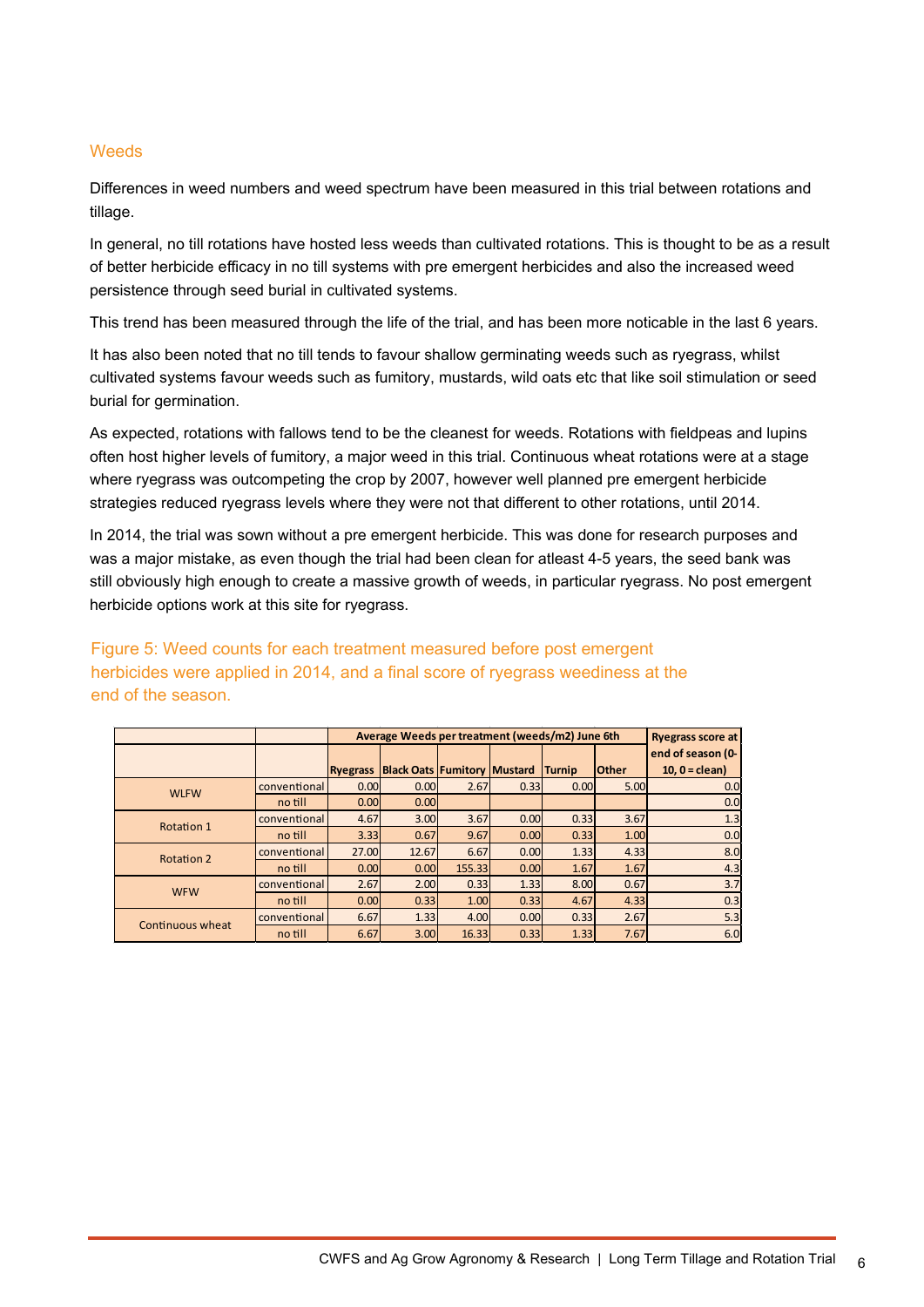| 1999-2014                        | \$668.20                | \$940.04           | \$788.88                  | \$1,127.73                | \$188.71                 | \$610.09                | -\$134.98    | $-2234.32$                  | \$648.3                                     | \$676.65             | \$527.93                   |                                                                                                           |
|----------------------------------|-------------------------|--------------------|---------------------------|---------------------------|--------------------------|-------------------------|--------------|-----------------------------|---------------------------------------------|----------------------|----------------------------|-----------------------------------------------------------------------------------------------------------|
|                                  |                         |                    |                           |                           |                          |                         |              |                             |                                             |                      |                            |                                                                                                           |
| 2014                             | \$90.31                 | \$110.10           | \$39.50                   | \$50.00                   | $\mathbb{S}$<br>\$98.    | $\frac{8}{3}$<br>\$155. | -\$78.00     | $-578.00$                   | \$348.33                                    | \$410.82             | \$114.65                   | Moderate soil moisture. Sowing 3rd<br>May. Low spring rainfall and very dry<br>and hot from July onwards. |
| 2013                             | 87<br>\$114.            | \$183.91           | \$151.72                  | \$214.17                  | \$186.28                 | \$275.95                | \$181.48     | \$263.18                    | $-579.72$                                   | $-$47.73$            | \$144.41                   | Moderate soil moisture. Sowing 29th<br>May. Low spring rainfall but timely.                               |
| 2012                             | \$40.97                 | \$64.28            | \$25.39                   | \$41.01                   | -\$67.69                 | $-559.25$               | $-$159.42$   | $\overline{50}$<br>$-$126.$ | \$43.10                                     | \$123.80             | \$7.43                     | Very wet summer. Soil profiile full. Sown<br>3rd May. Very dry spring.                                    |
| 2011                             | $\mathfrak{B}$<br>\$98. | \$50.40            | \$345.15                  | \$308.85                  | \$85.10                  | $\overline{4}$<br>\$62. | \$110.72     | \$108.88                    | 55<br>$-13.5$                               | $-$109.25$           | \$94.74                    | Moderate soil moisture. Early break,<br>sown 3rd May. Mice an issue. Average<br>spring.                   |
| 2010                             | \$300.64                | \$359.69           | \$335.64                  | 69<br>\$436.              | $\mathfrak{B}$<br>\$342. | \$443.69                | $-$126.77$   | $-$148.04$                  | \$265.86                                    | \$297.88             | \$250.79                   | Moderate soil moisture, ealy break.<br>Sown 30th April. Locusts an issue. Very<br>wet spring and harvest. |
| 2009                             | $-$116.18$              | -\$66.53           | $-591.38$                 | $-$64.68$                 | 53<br>$-5217$ .          | $-$167.69$              | $-$33.24$    | $-$30.11$                   | \$77.78                                     | $-558.81$            | -\$92.39                   | Moderate soil moisture. Late break,<br>sowing 11th June. Dry spring.                                      |
| 2008                             | $-$50.52$               | \$18.06            | $-$99.95$                 | $-$103.50$                | $-525.17$                | $-50.02$                | $-$119.88$   | $-$96.10$                   | \$58.83                                     | \$26.06              | \$39.22                    | Moderate soil moisture. 7th May<br>sowing. Dry spring.                                                    |
| 2007                             | $-$182.70$              | $-$134.79$         | $-$224.60$                | $-$146.99$                | $-$189.50$               | 89<br>$-132$ .          | $-$ \$61.70  | $-574.10$                   | $-$112.72$                                  | $-$ \$66.22          | <u>ငွ</u><br><b>\$132.</b> | Very dry summer, 23rd May sowing, but<br>no spring rain. Crop virtually died.                             |
| 2006                             | $-$121.40$              | $-585.95$          | $-590.65$                 | \$48.77                   | $-$153.47$               | $-580.96$               | $-$121.06$   | $-547.56$                   | \$178.91                                    | \$213.23             | \$26.02                    | Late break, no stored moisture. Sown<br>18th June. Dry spring.                                            |
| 2005                             | \$31.48                 | \$45.14            | -\$2.07                   | \$20.30                   | $\overline{S}$<br>\$72   | \$71.61                 | \$217.91     | \$179.20                    | $\overline{8}$<br>$\overline{\mathfrak{g}}$ | \$0.00               | \$63.56                    | Late break, no stored moisture. Sowing<br>18th June. Wet spring but too late for<br>this trial.           |
| 2004                             | $-574.41$               | -\$64.71           | -\$9.88                   | $-$10.10$                 | $-537.13$                | -\$80.56                | \$73.04      | $-581.96$                   | \$96.50                                     | $$46.50$ -\$60.72    | \$24.99                    | Late break, no stored moisture. Sowing<br>June 6th. Dry spring.                                           |
| 2003                             | \$250.16                | \$266.66           | \$274.13                  | \$305.93                  | \$53.33                  | \$61.61                 | $-$57.00$    | $-$46.50$                   | $-$57.00$                                   |                      | \$100.48                   | Wet summer, early April sowing. Good<br>rain in spring.                                                   |
| 2002                             | $-$129.78$              | \$69.64 - \$129.78 |                           |                           | $-$129.78$               | \$57.97 - \$129.78      | \$0.00       | \$0.00                      | $-$129.78$                                  | $-554.28$ $-5129.78$ | $-$103.82$                 | Didn't sow. No fallow rain or rain incrop.<br>Driest year on record.                                      |
| 2001                             | \$51.93                 |                    | $-$ \$159.89 $-$ \$129.78 | $-$ \$156.86 $-$ \$129.78 | \$112.81                 |                         | \$77.93      | $-$17.72$                   | $-$64.91$                                   |                      | \$8.34                     | 1st June sowing. Dry spring and low<br>yields                                                             |
| 2000                             | \$330.78                | \$188.23           | \$343.81                  | \$225.23                  | \$49.54                  | \$50.71                 | $-$21.00$    | $-$21.00$                   | \$351.00                                    | \$201.91             | \$169.92                   | Mid May sowing. Wet spring and wet<br>harvest.                                                            |
| 1999                             | \$33.40                 | \$65.68            | \$81.74                   | \$88.69                   | \$9.23                   | \$81.65                 | $-$18.00$    | $-$18.00$                   | $-558.76$                                   | $-$23.76$            | \$24.19                    | 6th June sowing. Average year, but<br>underperformed due to dry spring.                                   |
|                                  |                         |                    |                           |                           |                          |                         | Conventional |                             | Conventional                                |                      |                            |                                                                                                           |
|                                  |                         | No till            | Conventional              | No till                   | Conventiona              | No till                 |              | No till                     |                                             | No till              | Average                    |                                                                                                           |
| Continuous Conventional<br>wheat |                         |                    | Rotation                  |                           | Rotation 2               |                         | WLFW         |                             | WFW                                         |                      |                            |                                                                                                           |

Figure 6: Long Term Gross Margin Table 1999 to 2014 Figure 6: Long Term Gross Margin Table 1999 to 2014